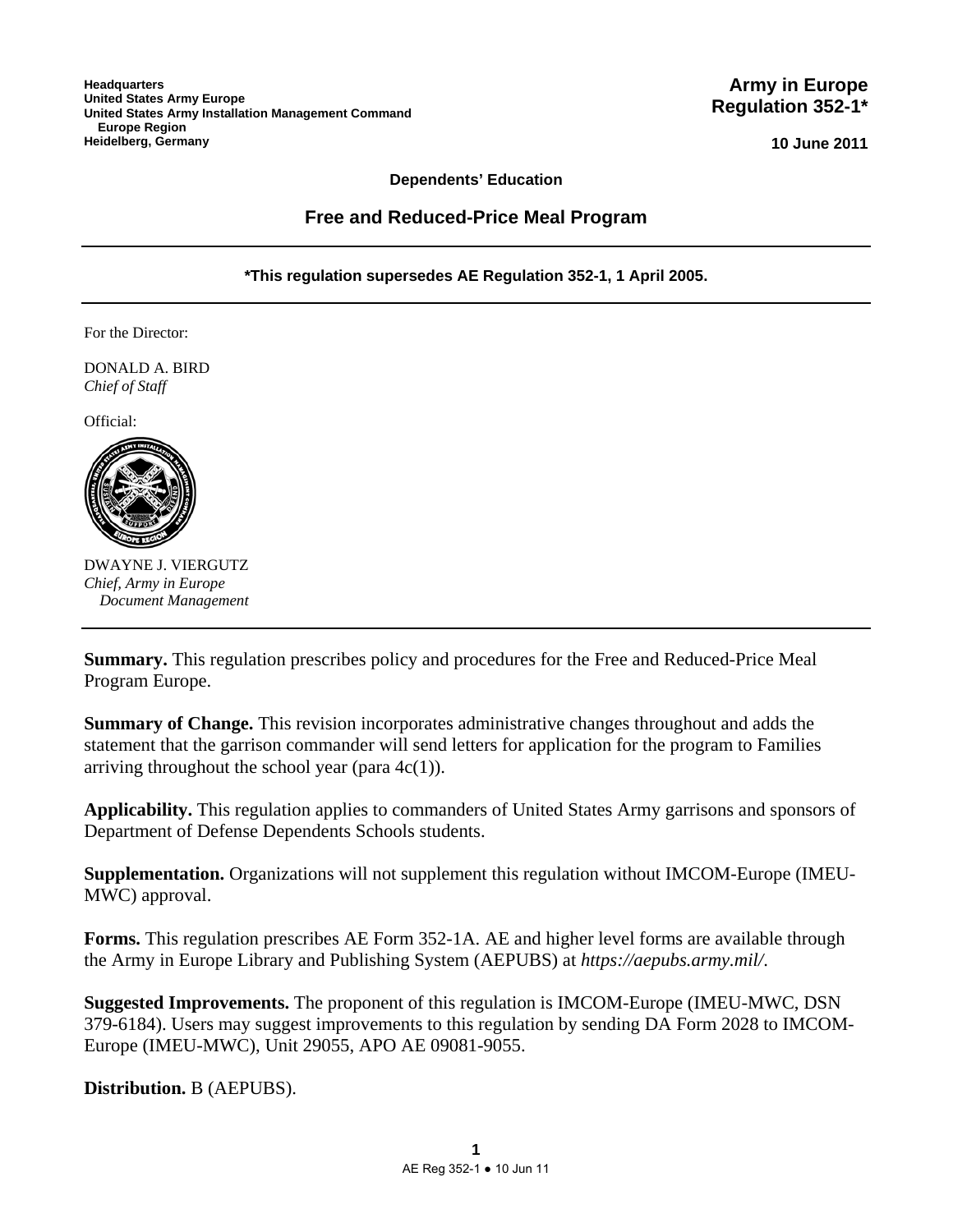# **CONTENTS**

## 1. Purpose

- 2. References
- 3. Explanation of Abbreviations
- 4. Responsibilities

### **1. PURPOSE**

This regulation prescribes policy and procedures for receiving free and reduced-price meals and free milk in Department of Defense Dependents Schools (DODDS) in the European theater.

## **2. REFERENCES**

a. DOD Directive 1015.5, DOD Student Meal Program.

b. DA Form 2028, Recommended Changes to Publications and Blank Forms.

c. AE Form 352-1A, Confidential Application for Free and Reduced-Price Meals and Free Milk.

 d. United States Department of Agriculture Eligibility Manual For School Meals (*http://www.fns. usda.gov/cnd/guidance/eligibility\_guidance.pdf*).

# **3. EXPLANATION OF ABBREVIATIONS**

| <b>DOD</b>   | Department of Defense                                                                 |
|--------------|---------------------------------------------------------------------------------------|
| <b>DODDS</b> | Department of Defense Dependents Schools                                              |
|              | <b>IMCOM-Europe</b> United States Army Installation Management Command, Europe Region |

## **4. RESPONSIBILITIES**

**a. Secretary of Agriculture.** The United States Secretary of Agriculture prescribes income guidelines for determining eligibility for free and reduced-price meals and free milk and publishes these guidelines in the Federal Register each year.

**b. Director, IMCOM-Europe.** The Director, IMCOM-Europe, will provide eligibility guidelines to organizations and units in Europe according to the United States Department of Agriculture Eligibility Manual For School Meals (ref 2d).

## **c. Garrison Commanders.** Garrison commanders will—

 (1) Send letters to households with children who attend DODDS schools. These letters will be sent beginning 1 July (when the new eligibility season starts) and to incoming Families arriving throughout the school year. Letters will include AE Form 352-1A and provide information on the following:

(a) Eligibility criteria for the Free and Reduced-Price Meal Program.

(b) Instructions on how to apply for the program.